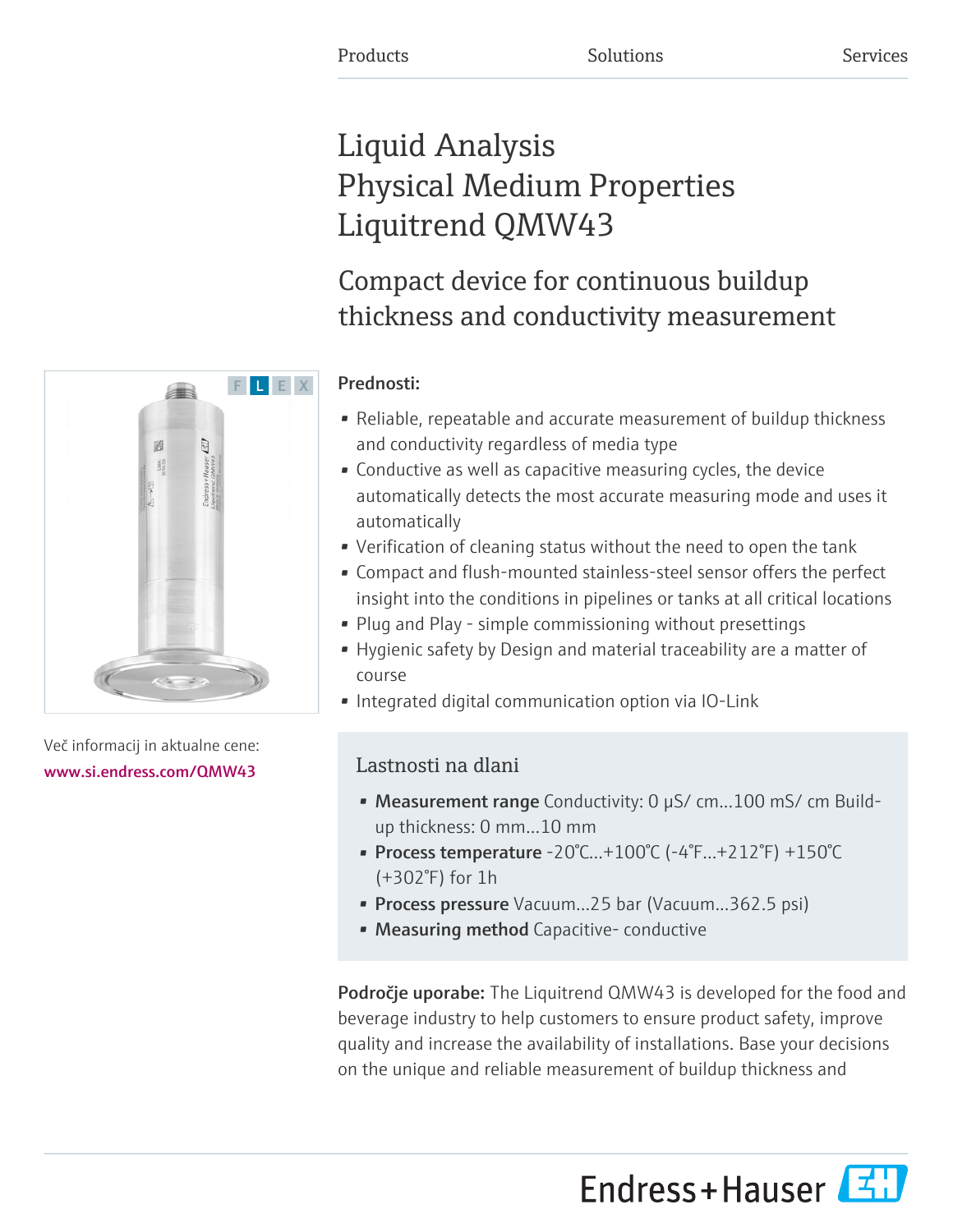conductivity via the combination of conductive and capacitive measuring modes.

## Lastnosti in specifikacije

## Physical medium properties Merilni princip

Medium consistency

Measuring method

Capacitive- conductive

#### Application

Continuous inline measurement of build-up and liquid conductivity

#### Supply voltage

10…30 VDC IO-Link: 18…30 VDC

#### Measurement range

Conductivity: 0 µS/ cm...100 mS/ cm Build-up thickness: 0 mm…10 mm

#### **Accuracy**

Build-up: <= 1% of measuring range Conductivity: 0...2 mS/ cm:  $\leq$  5% of reading 2...20 mS/ cm:  $\leq$  7% of reading 20...50 mS/ cm: <= 10% of reading 50...100 mS/ cm: <= 15% of reading

#### Ambient temperature

-40°C…+70°C (-40°F...+158°F)